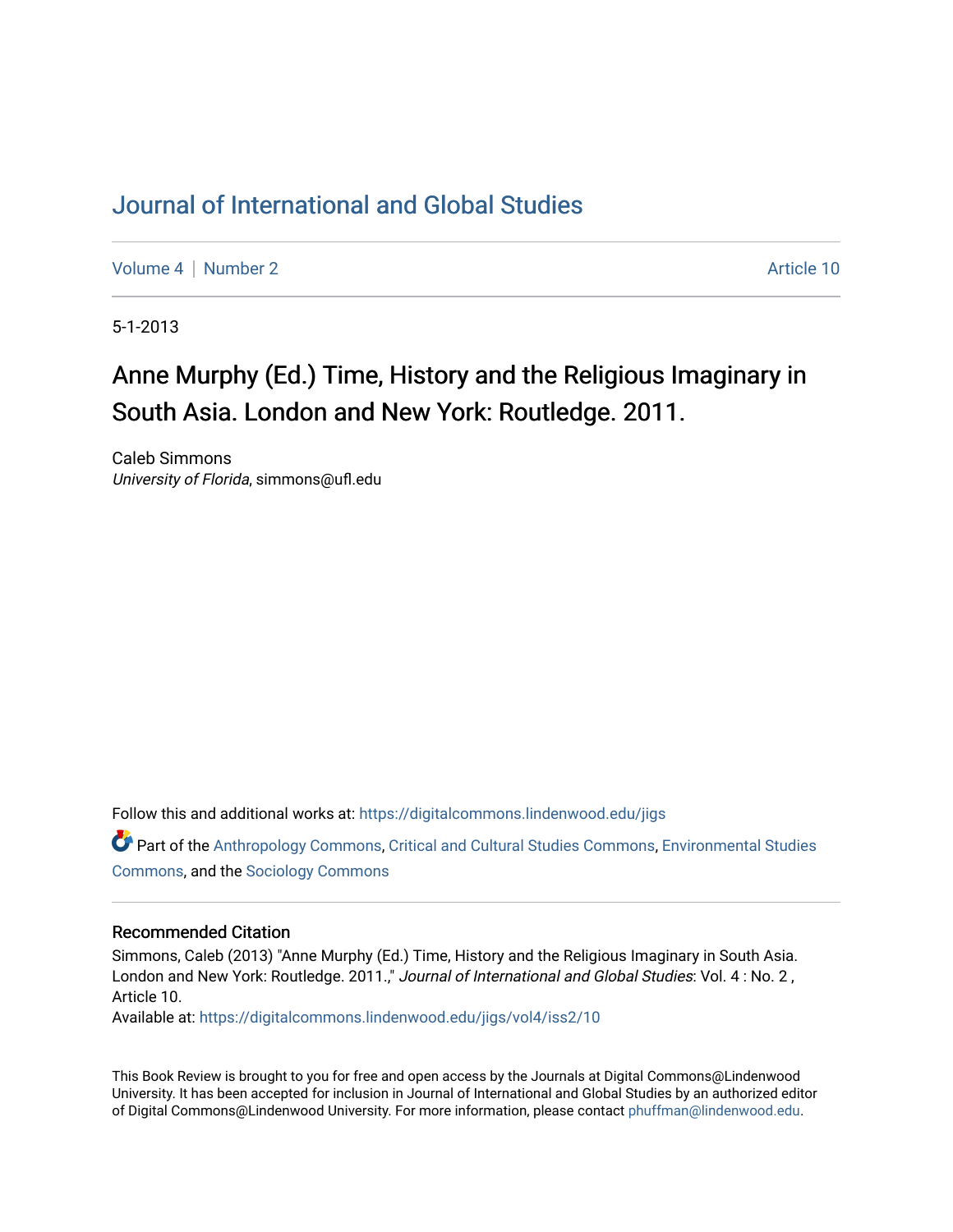## **Anne Murphy (Ed.)** *Time, History and the Religious Imaginary in South Asia.* **London and New York: Routledge. 2011.**

*Time, History and the Religious Imaginary in South Asia* is an eclectic collection of essays that explores the production of local historiographies from many different religious traditions of the subcontinent. The focus of the entirety of essays is the multiple perspectives on the process of the writing of history and what history-as-process means to our understanding of what history is and the function of history within the society from which it emerges. The wide range of traditions and regions that are presented within the volume implicitly constructs an interesting complex of varied yet related indigenous modes of "doing history."

The strength of the volume is in the wide-range of topics, regions, styles, and traditions that it covers. The collection includes essays that most would classify by the traditions Zoroastrianism, Sikhism, Islamic, and Hinduism, but Murphy has carefully chosen scholars whose papers problematize these boundaries. It is precisely this emphasis on groups that transcend our neat and tidy taxonomies that effectively demonstrates how the process of indigenous historiography functions to establish a sense of place and being for such groups. The range of regions covered, which spans from Punjab to Bengal and back to the Western Deccan plateau, and the detailed level to which these regions are examined (as exemplified in an essay by Rajeev Kinra that very succinctly and effectively discusses Iranian Persian poetry in relation to the Indo-Persian *tāza* style) constitute the major appeal of this collection, though most essays, for better or worse, tend to focus on traditions typically designated within the fold of Hinduism. While it would have been great if the collection included something from South India, perhaps from Karnataka's Jain, Kerala's Christian, or Sri Lanka's Buddhist traditions, the variety presented in *Time, History and Religious Imaginary* still surpasses most of similar collections on South Asia.

The wide range of materials, however, also results in one of the major drawbacks of the volume, namely the lack of thematic continuity from one essay to the next. This is first evident in Murphy's "Introductory Essay." In this very brief opening chapter, Murphy attempts to draw all of the authors' works into one complete theoretical sphere, but she has to continually expand the scope of the sphere every time another author is mentioned. Eventually, this reviewer felt as though the theme that connected the essays was so broad that an essay seemingly only needed to mention religion and history to be included. This sense was particularly strong among the first three essays (Kinra, Dhavan, and Purohit) on Indo-Persian poetry, Sikh *gurbilas* texts, and Shia Ismaili *Dasavatār*, respectively. While all three essays are interesting, none of them develops any theory concerning the role of the literature under discussion as an indigenous historiography. Instead, the chapters remain descriptive pieces that introduce historically intriguing texts and style, leaving the reader to draw her own conclusions regarding the broader implications of such texts. This gap is highlighted by a few awkward and forced sentences about historiographical theory that have been inserted into the introductions of each of the essays and in which the authors ineffectually give nod to the themes of historiography and the "religious imaginary"<sup>1</sup> without saying anything of substance or successfully integrating such themes into the body of the essays. This reviewer speculates that this was perhaps an attempt to form a more coherent link between all of the essays in the volume, but, ultimately, it detracts from the theses and goals of each of the papers.

However, as the collection continues, the theoretical sophistication develops, and the authors reflect more intently on the concept of historiography within religious imaginaries and what such an intersection means for different communities, times, and cultures. The chapters by Mehri, Hagerty,

 $\overline{a}$ 

 $1$  According to the author, the "religious imaginary" is a way of "conceiving and structuring the world within the conceptual and imaginative traditions of the religious."